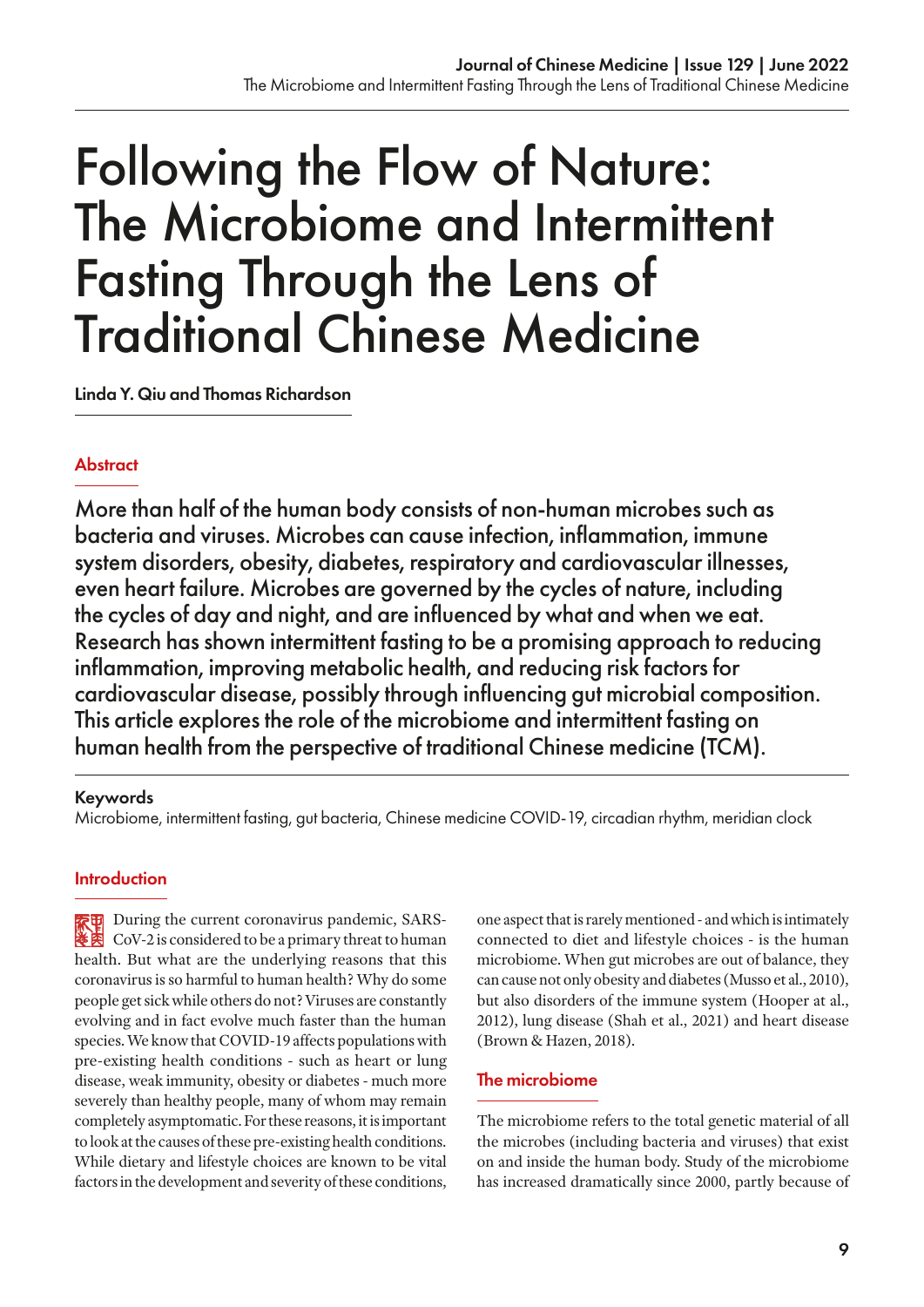new genetic sequencing tools. The National Institutes of Health Human Microbiome Project (2007-2016 - see <https://hmpdacc.org/hmp/>) took on the project of sequencing the genome of the human microbiome, focusing particularly on the microbes that inhabit the skin, mouth, nose, digestive tract and vagina. The second phase focused on human and microbiome interactions. This project has revolutionised our understanding of health and medicine.

As the study of the microbiome has deepened, we now know that the number of genes in all the microbes of one person's microbiome is more than 100 times the number of genes in the human genome, even though microbes make up only about one to three per cent of the body's mass because of their small size. The genes of our microbiome therefore essentially represent a second genome which augments the activity of our own. In a sense, more than half of the human body is not actually human, as human cells make up only 43 per cent of the body's total cell count, while the rest are microscopic colonists. One might say that we are more microbial than human (Gallagher, 2018). An estimated 500 to 1000 species of bacteria exist in the

The microbes in our digestive tract influence when we like to eat, what we like to eat and contribute to energy production (Alcock, 2014). Besides influencing digestion and metabolism, they are wired into the immune system and dial it up and down (Hooper et al., 2012). There are anatomic communications and complex pathways in the gut–lung axis involving the gut and lung microbes (Enaud et al., 2020). Nutrition and these microbes affect cardiovascular diseases through the gut-heart axis (Lerner et al., 2020). The gut microbiota also plays a role in basic neurogenerative processes such as the formation of the blood-brain-barrier, myelination, neurogenesis and microglia maturation; gut bacteria are therefore integral contributors to development and function of the nervous system, and mental health and disease (Sharon et al., 2016). Many diseases are associated with imbalance of these microbes, including infection, inflammatory bowel disease, obesity, diabetes, cancer, asthma, pneumonia, COPD, cardiovascular diseases, periodontal disease, rheumatoid arthritis, dermatological diseases, multiple sclerosis, fibromyalgia, Parkinson's disease, autism, depression and even heart failure (Wang et al., 2017

human body at any one time (Gilbert et al., 2018). It is also estimated that 380 trillion viruses live on and inside the human body - 10 times the number of bacteria (Pride, 2020). Eight per cent of our DNA consists of remnants of

More than half of the human body is not actually human, as human cells make up only 43 per cent of the body's total cell count...

ancient viruses, and another 40 per cent is made up of repetitive strings of genetic material that is thought to have a viral origin (Arnold, 2020). The individual human is therefore a superorganism or holobiont, and has co-evolved with microbes over time.

# The microbiome and health

The microbiome plays a significant role in human health. For example, mitochondria – the powerhouse of the cell are thought to have evolved from an ancient bacterium that somehow became incorporated into the cytoplasm (Gray, 2012). Today we routinely speak about 'good' and 'bad' bacteria. Viruses fall into the same categories. Some cause illness, some may help us avoid illness, while some just seem to co-exist with us (Pride, 2020). The role of most viruses is not well understood. The vast majority of microbes live in the large intestine. Newborn babies receive their microbiome from their mother while travelling through the birth canal, then pick up more while breastfeeding (Dunn et al., 2017) and through contact with the environment (Tasmin et al., 2017).

& Kamo et al., 2017). In health, the different

microbes live in or on the appropriate sites of the human body and have a harmonious relationship with their host. Disorders occur when microbes appear in larger amounts

and in places they are not supposed to be. The reason for this pathological migration and reproduction of microbes is related to changes in the condition of the human organs, tissues and cells, and the surrounding environment (Steffan et al., 2020). In addition, when certain foods are ingested, corresponding microbes living on those foods and their byproducts flourish. For example, high-carbohydrate diets favor the *Prevotella* genus, high-fat and high-protein diets promote the development of *Bacteroidetes* microbial species (Rajoka et al., 2017), whereas dietary fibre provides a competitive advantage to *Bifidobacteria* (Gonzalez-Rodriguez, 2013). Microbiota community structure changes drastically within 24 hours of changing diet (Wu et al., 2011). By introducing dietary signals into the nexus between the host and its microbiota, nutrition can either sustain homeostasis or contribute to disease susceptibility (Zmora et al., 2019).

#### The microbiome through the lens of TCM

In the practice of traditional Chinese medicine, as well as many other traditions, an important principle is to maintain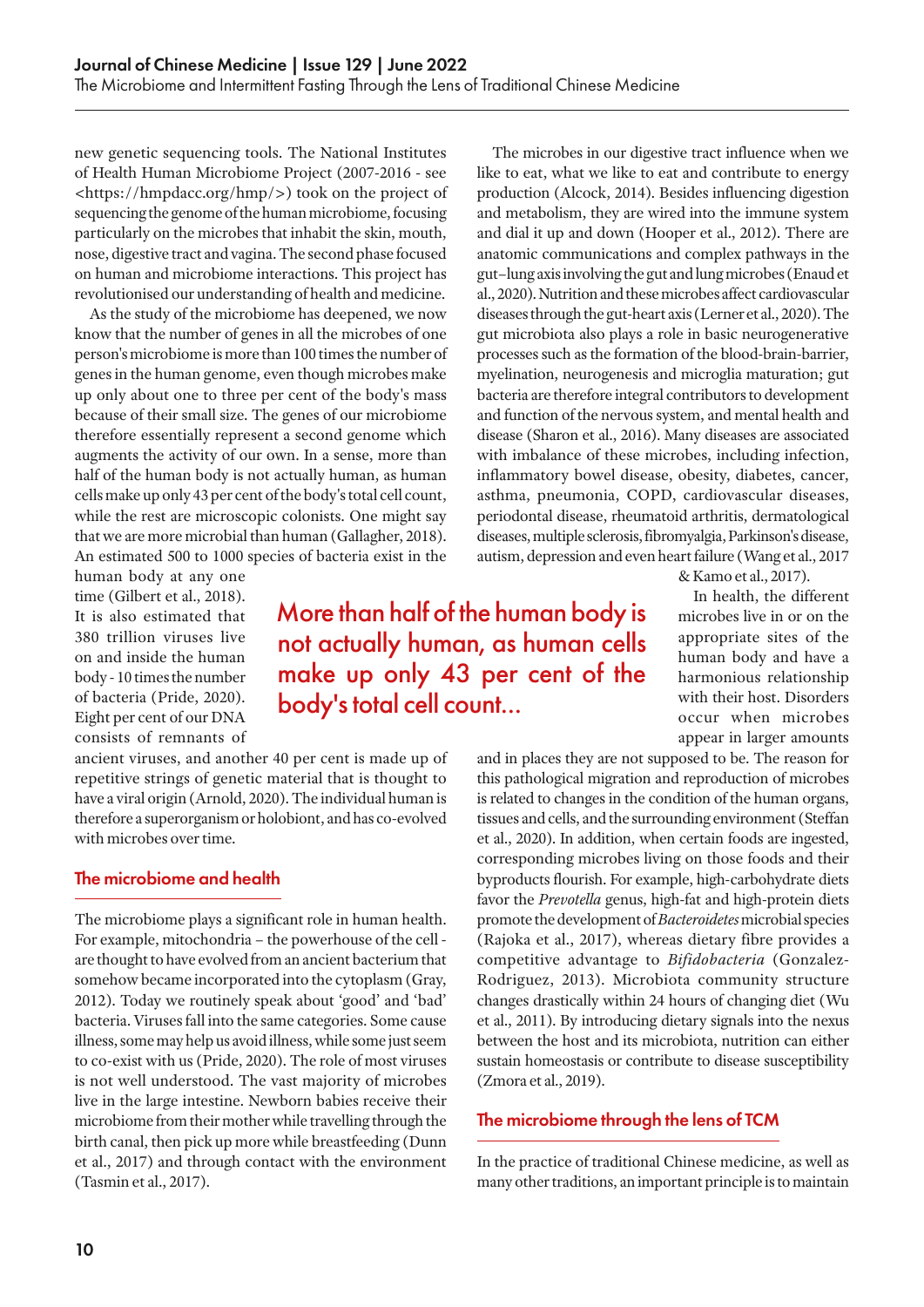the body's homeostasis through harmonising with the cycles of nature — the change of seasons, cycles of day and night, etc. In Tanzania, the Hadza hunter-gatherers continue to live a traditional lifestyle in harmony with seasonal changes. Researchers have monitored their gut microbiome and found that it has cyclic annual reconfigurations, in which some taxa become undetectable in some seasons only to reappear in a subsequent season (Smits et al., 2017). Humans and the microbes in their gut are both part of nature, and therefore share natural rhythms.

Gut microbes' activities vary through the cycles of day and night ( Johnson et al., 2017). In the Chinese medicine tradition, the meridian clock theory describes how each meridian has a two-hour time window where it is most active; 5am to 7am corresponds to the Large Intestine, 7am to 9am to the Stomach, the Spleen is 9am to 11am and the Small Intestine is 1pm to 3pm. While more research is needed to understand these daily rhythms, scientific research already shows that many functions of the gastrointestinal tract exhibit similar circadian, or sleep– wake, rhythms. For example, gastric emptying and blood

flow are greater during the day than at night, and metabolic responses to a glucose load are slower in the evening than in the morning (Sanders, et al., 1992).

In the evening, the digestive system carries out the processes of food

transformation and healing activity differently from the daytime (Dantas & Aben-Atha, 2002). According to Chinese medicine theory, there are seven Po (corporeal souls) that are related to the function and consciousness of the physical body. They include Shi Gou (Corpse of Dog, responsible for being physically alert); Fu Shi (Hidden Stool, responsible for food transformation into essence and stool formation); Que Yin (Bird Genital, responsible for sexual desire and reproductive functions); Tun Zei (Swallow Thief, responsible for ingestion, destroying external pathogens and harmful substances); Fei Du (Dissolve Toxin, responsible for dissolving accumulations and toxins, and metabolism); Chu Hui (Clear Filth, responsible for clearing poisons, body metabolites, and wastes); Xiu Fei (Smelling Lung, responsible for smelling and breathing) (see Anon., 317-420). These Po are understood to stay active at night during sleep; we therefore need a good night's sleep to enable them to absorb useful substances, clear waste and restore energy. Healthy people breathe well during sleep and are able to wake quickly if necessary; upon waking up in the morning, they have a

high libido, clear head, good appetite and pass full bowel movements. If a person wakes up feeling lethargic and does not have a good bowel movement, one of the reasons could be that Fu Shi - which as 'Hidden Stool' could be associated with microbes in the bowel - did not perform its work well. According to traditional Chinese wisdom, to keep these Po (and therefore the microbes in the gut) functioning harmoniously, it is advisable to have adequate amount of sleep, have a good breakfast to start the day and activate the metabolism, eat a healthy lunch, do not eat late in the evening, and go to bed with a stomach not full of food (Ruddick-Collins, 2018).

# Modern lifestyle and the microbiome

The majority of people living in modern society are supplied with food that is largely indiscriminate to the season. Most people eating a typical, modern diet also have decreased microbe diversity and different microbial populations to the gut communities of humans living traditional lifestyles (Moles & Otaegui, 2020). Modern people's tendency to

Modern people's tendency to snack all day long and eat a big meal late in the evening has been found to adversely affect the gut microbes' composition and function...

snack all day long and eat a big meal late in the evening has been found to adversely affect the gut microbes' composition and function (Ni et al., 2019). These poor diet choices and habits - along with poor food production, modern processing methods, added

food preservatives and sugar, and fast foods - have caused the gut microbiome to change (Ruiz-Ojeda et al., 2020), leading to many modern diseases. Obesity is now viewed as an epidemic which is caused by microbes (Ludwig & Ebbeling, 2018). Many other 'diseases of affluence' are also epidemics that are now spreading to less affluent people (O'Keefe et al., 2015).

When we put different foods into our gut, different microbes flourish, and their activities then influence what we want to eat. This can be a beneficial or a harmful cycle. People are gradually becoming more aware of the harm from consuming a poor diet, and of how to use food as medicine. There are many diet plans on the market, but many people cannot stay with a given plan for even days and weeks, let alone the amount of time needed to facilitate long-term change in the body. In general people need a wide variety of foods and nutrients. When certain nutrients are at a low level for a while, a healthy body will crave foods that contains those nutrients. Moderation and variety are the golden rules for health.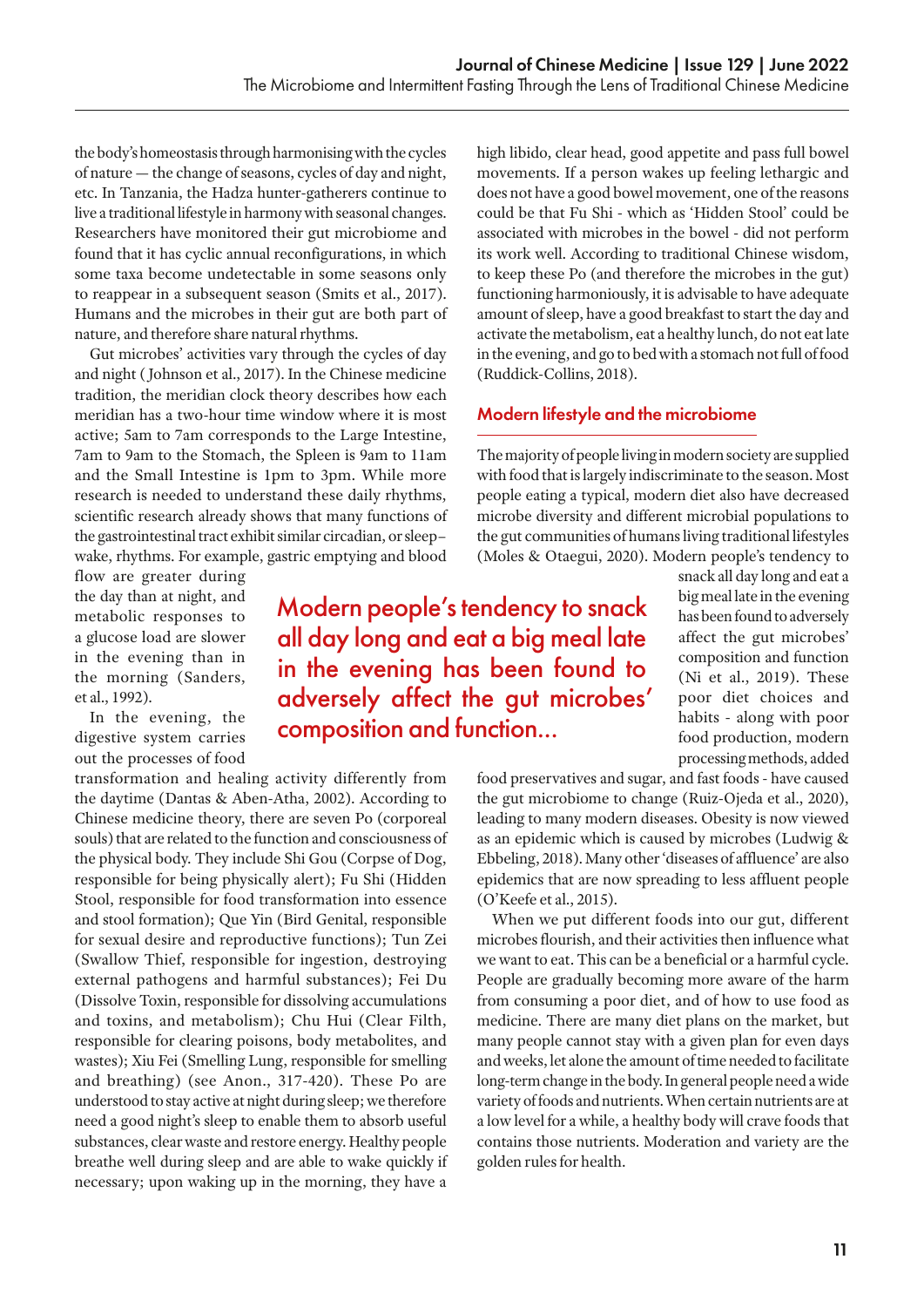#### Fasting, metabolism and the microbiome

Among all the dietary plans available today, one plan that does not restrict the variety of foods - but instead focuses on the time of eating - has been gaining more attention during recent years: intermittent fasting. Intermittent fasting is a dietary pattern that cycles between periods of fasting and eating. There are different ways to do intermittent fasting. A popular and sustainable method is the 16/8 method in which you fast for 16 hours and eat only during 8 hours of each day.

Fasting has been practised throughout human evolution. Ancient hunter-gatherers did not have food available all year-round. Sometimes they could not find anything to eat. As a result, humans evolved to be able to function without food for extended periods of time. In fact, fasting from time to time is - historically and cross-culturally speaking - more normal than always eating three or more meals per day. Fasting is also often done for religious or spiritual reasons in modern times. It can be a safe practice for the majority of people, if done correctly.

Fasting has immediate effects on metabolic health. Even a single fasting interval (e.g. overnight) can reduce basal

concentrations of many metabolic biomarkers associated with chronic disease, such as insulin and glucose. For example, patients are required to fast for 8 to 12 hours before some blood tests to achieve steady-state fasting levels

# When choosing the hours to fast, it is better to follow a set schedule in order to 'train' the microbes to follow a rhythm.

for many metabolic substrates and hormones. Such overnight fasting can be stretched to 16 hours relatively easily and safely. Research shows that intermittent fasting may be a promising approach to improving metabolic health. Intermittent fasting might directly affect gut microbial composition, function and interaction with the host (Karakan, 2019). As detailed above, the gut microbiome impacts metabolic health and has a circadian rhythm that is entrained by food signals. An extended fasting period (i.e. gut rest) could lead to reduced gut permeability and as a result to blunted postprandial endotoxemia and reduced systemic inflammation (Patterson et al., 2017). When inflammation is reduced, many chronic diseases improve or can even be healed. Intermittent fasting can also help with losing weight and belly fat, without having to consciously restrict calories. It can reduce insulin resistance, lowering blood sugar by three to six per cent and fasting insulin levels by 20 to 31 per cent, which should protect against type 2 diabetes (Barnosky et al., 2014). Intermittent fasting may also reduce risk factors for heart disease, prevent cancer, aid the growth of new nerve cells, and confer protection in cases of CNS autoimmunity

(Gunnars, 2020). Studies have shown that rats who are made to fast live 36 to 83 per cent longer. (Goodrick, 1982). It is quite possible that it can help humans to live longer, too.

#### Recommendations

In order to lessen the chances of being adversely affected by the quickly evolving SARS-CoV-2 as well as other new viruses, one of the most important things to pay attention to - besides the quality of air we breathe - is the variety of foods we put into our gut and our eating rhythm - when we choose to eat or not to eat - and therefore the activity of the microbes in our guts. Intermittent fasting may be an easy, simple and sustainable method for many people to use dietary rhythm to prevent illness and/or facilitate the treatment of existing disorders (Gnoni et al., 2021).

When choosing the hours to fast, it is better to follow a set schedule in order to 'train' the microbes to follow a rhythm. The 16/8 method fits the pattern of our circadian rhythm better than other intermittent fasting methods such as fasting for two days a week, alternate day fasting or meal skipping. If using the 16/8 method, it is better to eat the last meal in the

> early afternoon and have a good breakfast instead of eating a big dinner and having the first meal at noon. Modern scientific studies suggest that the feeding-fasting rhythm stimulates the fluctuation of our gut microbiota

and a series of subsequent molecular alterations, which in turn restore a healthier circadian clock that resembles our inherent clock formed throughout millions of years of human history (Hu et al., 2020). Besides the timing of meals, knowing which foods to avoid is also important. Added sugar, artificial sweeteners and preservatives are particularly important to avoid. They adversely affect the gut microbes and are primary causes of food addiction and many other disorders such as obesity and diabetes (Singh et al., 2017; Faruque et al., 2019).

Patients with COVID-19, heart or lung conditions, weakened immunity, obesity or diabetes and those who are taking medication should fast under a doctor's supervision. People who have a history of eating disorders, who are underweight or have low blood pressure, as well as children, teenagers and women trying to conceive or who are pregnant or breastfeeding, are suggested not to fast. Those unable to fast can instead follow a vegetarian diet or vegan diet, eating mainly greens, beans, onions, mushrooms, berries, and seeds (the 'GBOMBS' diet) to benefit the variety and activity of their gut microbes (Tomova et al., 2019), regulate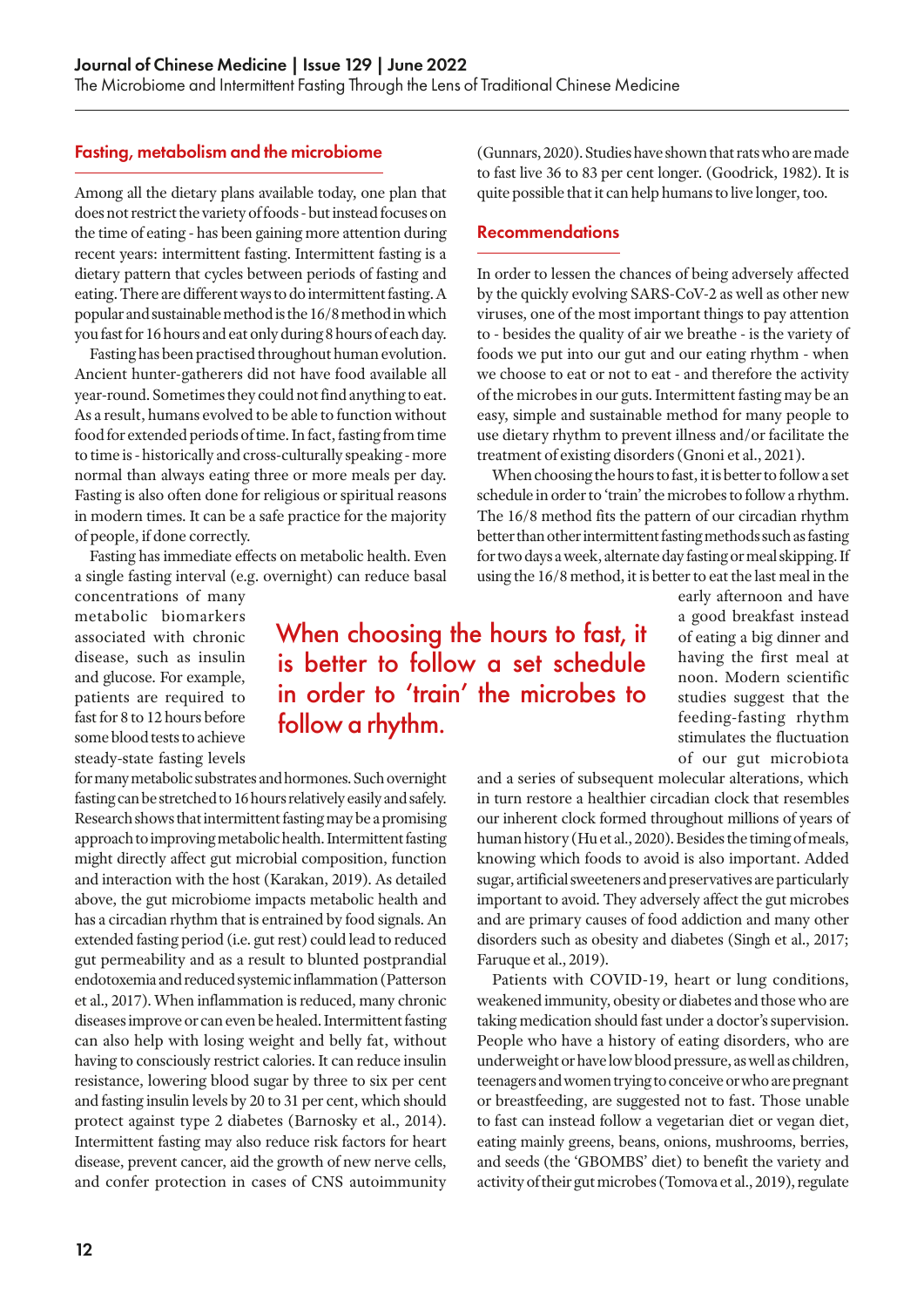the appetite and improve health, and then try intermittent fasting when it is appropriate.

# **Conclusion**

The microbiome plays a significant role in our health and well-being, affecting not only appetite and digestion but also the development of many chronic and acute diseases. One relatively straightforward way to improve the health of the microbiome is to engage in intermittent fasting. More research is needed to understand the effects of intermittent fasting and how it affects the microbiome, but it has been shown not only to improve overall health and well-being, but to reduce obesity and diabetes, improve immunity, reduce inflammation, and may thereby help to diminish the likelihood of developing severe reactions to viruses such as COVID-19 (Chaari et al., 2020 & Mccalmon et al., 2021). When practising intermittent fasting, eating early in the morning and avoiding late night feeding are recommended (Sutton et al., 2018), which follows our natural circadian rhythm and the flow of nature.

**Linda Y. Qiu** is a Chinese medicine practitioner, professor, and researcher. She started to practise medical qigong in 1990 and her study of acupuncture and Chinese medicine the following year, earning a degree of Master in Medicine. Before moving to the U.S. in 2001, she practised Chinese medicine and taught foreign students in the teaching hospital of Beijing University of Traditional Chinese Medicine. Between 2001 and 2010, Linda Qiu was first an instructor and later the director of the Integral Studies Department at AOMA Graduate School of Integrative Medicine. Since 2011 she has been teaching at the Pacific College of Health and Science in New York. Linda Qiu has published many papers and books in several research fields, including Qigong acupuncture, needle techniques, acupuncture treatments for on various diseases, as well as on the history of Chinese medicine. She can be reached at yqiu@pacificcollege.edu.

**Thomas Richardson** is a practitioner, teacher and scholar in the field of acupuncture and Oriental medicine. He has been on the faculty of two schools of Oriental medicine and has taught seminars and workshops nationally and internationally. He holds a Master's degree in Theological Studies from Harvard Divinity School, where his focus was the interrelationship between Buddhism, Daoism and Chinese medicine, as well as trauma, storytelling, and healing. He has studied various religious traditions, and has practised yoga, meditation and qigong for the last 20 years.

#### References

Anon., written around the Easter Jin Dynasty (317 - 420). Divine Book Purple Writings Superior Classic of the High Heaven Superior Purity Emperor of the Golden Gate (Huang Tian Shang Qing Jin Que Di Jun Ling Shu Zi Wen Shang Jing) (Chinese), 317-420.

Alcock, J., Maley, C.C. & Aktipis, C.A. (2014). Is eating behavior manipulated by the gastrointestinal microbiota? Evolutionary pressures and potential mechanisms, *Bioessays*, 36 (10), 940-949.

Arnold, C. (2020). The non-human living inside of you, *Cold Spring Harbor*  Laboratory, available at <https://www.cshl.edu/the-non-human-livinginside-of-you/> [accessed  $14/05/22$ ].

Barnosky, A.R., Hoddy, K.K., Unterman, T.G., et al. (2014). Intermittent fasting vs daily calorie restriction for type 2 diabetes prevention: a review of human findings, *Translational Research*, 164 (4), 302-311.

Brown, J. & Hazen, S. (2018). Microbial modulation of cardiovascular disease, *Nat Rev Microbiol*, 16, 171–181.

Cani, P.D. & Knauf, C. (2016). How gut microbes talk to organs: The role of endocrine and nervous routes, *Mol Metab*, 5 (9), 743-752.

Chaari, A., Bendriss, G., Zakaria, D. et al. (2020). Importance of Dietary Changes During the Coronavirus Pandemic: How to Upgrade Your Immune Response, *Front. Public Health*, 8, 476.

Dantas, R.O. & Aben-Athar, C.G. (2002). Aspects of sleep effects on the digestive tract, *Arq Gastroenterol*, 39 (1), 55-9.

Dunn, A.B., Jordan, S., Baker, B.J. et al. (2017). The Maternal Infant Microbiome: Considerations for Labor and Birth, *MCN Am J Matern Child Nurs*, 42 (6), 318-325.

Enaud, R., Prevel, R., Ciarlo, E. et al. (2020). The Gut-Lung Axis in Health and Respiratory Diseases: A Place for Inter-Organ and Inter-Kingdom Crosstalks, *Frontiers in Cellular and Infection Microbiology*, 10, 9.

Faruque, S., Tong, J., Lacmanovic, V. et al. (2019). The Dose Makes the Poison: Sugar and Obesity in the United States - a Review, *Pol J Food Nutr Sci*, 69 (3), 219-233.

Gallagher, J. (2018). More than Half Your Body is Not Human, *BBC News*, available at <https://www.bbc.com/news/health-43674270> [accessed 14/05/22].

Gilbert, J.A., Blaser, M., Caporaso, J. et al. (2018). Current understanding of the human microbiome, *Nature Medicine*, 24 (4), 392–400.

Gnoni, M., Beas, R. & Vásquez-Garagatti, R. (2021). Is there any role of intermittent fasting in the prevention and improving clinical outcomes of COVID-19?: intersection between inflammation, mTOR pathway, autophagy and calorie restriction, *VirusDis,* 32, 625–634.

Gonzalez-Rodriguez, I., Ruiz, L., Gueimonde, M. et al. (2013). Factors involved in the colonization and survival of bifidobacteria in the gastrointestinal tract, *FEMS Microbiol Lett,* 340, 1–10.

Goodrick, C.L (1982). Effects of Intermittent Feeding Upon Growth and Life Span in Rats, *Gerontology,* 28, 233–241.

Gray, M.W. (2012). Mitochondrial evolution, *Cold Spring Harb Perspect Biol*, 4 (9), a011403.